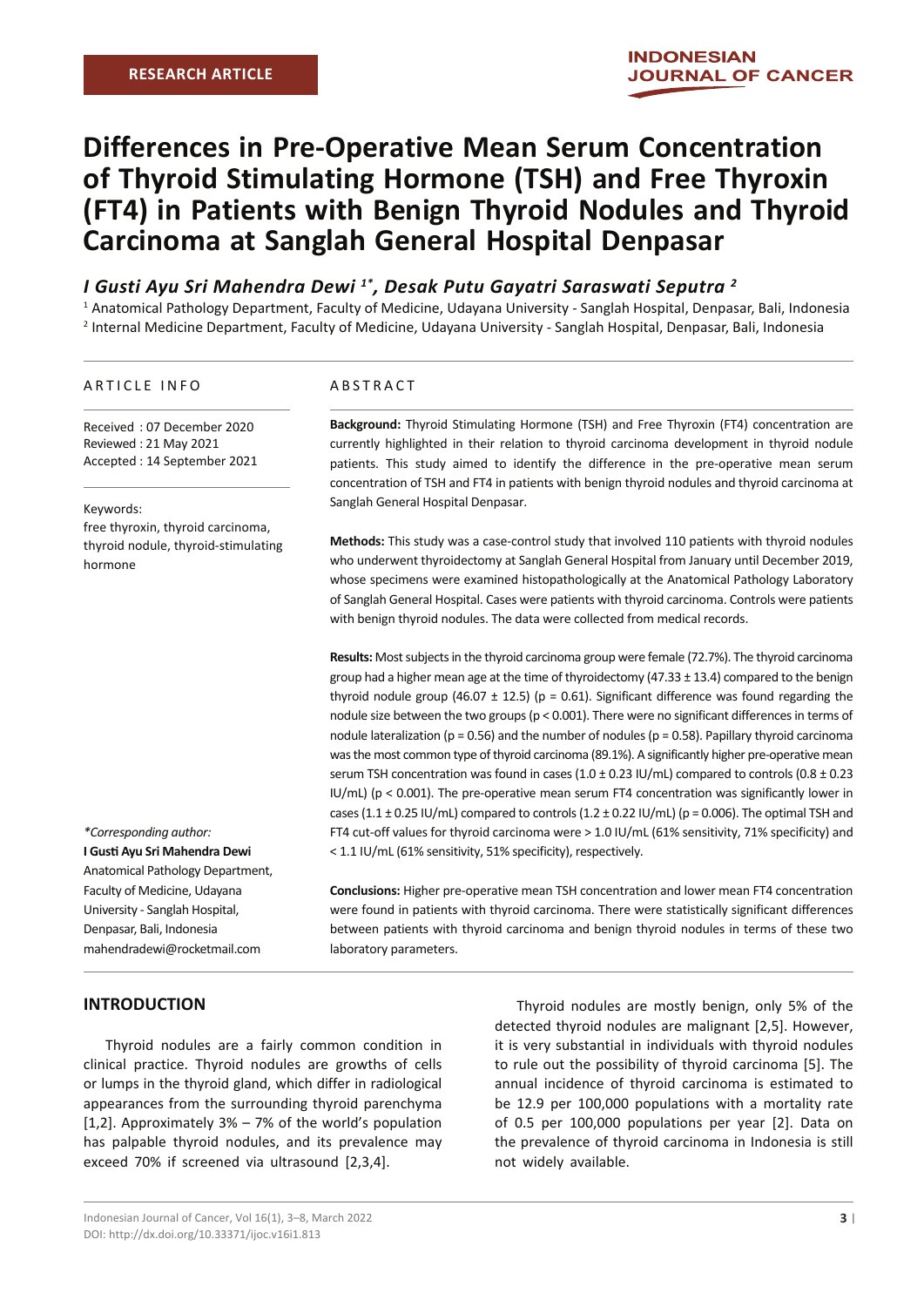Various factors including clinical factors, laboratory parameters, or other diagnostic workup features are known to be beneficial in predicting thyroid carcinoma. Laboratory assessment of thyroid function which comprises Thyroid Stimulating Hormone (TSH) and Free Thyroxin (FT4) concentration is currently highlighted in their application to stratify the risk of malignancy in patients with thyroid nodules. TSH has been shown to act as a growth factor for thyroid cells, which stimulates growth in both normal and neoplasm cells [3]. The role of TSH as a predictor of thyroid nodule malignancy has been evaluated by various studies in recent years. Since one research reported an increased risk of malignancy parallel to the elevation of serum TSH concentration, several authors have conducted similar studies investigating the difference between serum TSH concentration in benign thyroid nodules and thyroid carcinoma with conflicting results [6]. Previous studies have also shown inconsistent results regarding differences in FT4 concentration among patients with malignant and benign thyroid nodules [3,7,8].

Previous studies investigating the differences in TSH and FT4 concentration on the occurrence of thyroid carcinoma which showed contradictory results emphasized the need for additional evidence. The utilization of thyroid function laboratory parameters in predicting the malignant potential of thyroid nodules has not been fully explored and examined in Indonesian patients as limited previous literature can be found. Therefore, this study aimed to identify the difference in pre-operative mean serum concentration of TSH and FT4 in patients with benign thyroid nodules and thyroid carcinoma at Sanglah General Hospital Denpasar.

## **METHODS**

This study was a case-control study to determine the difference in pre-operative mean serum concentration of TSH and FT4 in patients with benign thyroid nodules and thyroid carcinoma who underwent thyroidectomy at Sanglah General Hospital Denpasar. The study samples were patients with thyroid nodules who underwent thyroidectomy at Sanglah General Hospital from January 1 until December 31, 2019, whose specimens were examined histopathologically at the Anatomical Pathology Laboratory of Sanglah General Hospital.

The sample size was calculated using sample size formulation for case-control study or hypothesis testing for a difference in two population means, with type I error (α) of 5% (two-tailed hypothesis) and type II error (β) of 20%. The minimum sample size was 10 samples for each group. This study was initiated by identifying the patients with thyroid carcinoma as the case group and selecting patients with benign thyroid nodules as a control group afterward. Identification was made according to the histopathology result. Cases were selected by the total sampling method while controls were selected by randomization. The number of control randomization was in multiples of two and was obtained from the total number of patients with benign thyroid nodules ( $n = 121$ ) divided by the number of samples needed. The ratio of case and control in this study was 1:1; each group consisted of 55 samples. The exclusion criteria were incomplete medical record data; histopathology results that could not determine the malignancy status of thyroid nodules or stated as unknown malignant potential; and patients receiving thyroid hormone replacement or suppressant therapy prior to thyroidectomy. The flow chart of sample selection is shown in **Figure 1**.

The data of histopathology results and preoperative serum concentration of TSH and FT4 were collected from medical records. Serum concentrations of TSH and FT4 were measured prior to thyroidectomy. Measurements were made using the Cobas 6000 Roche with Electrochemiluminescence Immunoassay Analyzer (ECLIA) method. TSH and FT4 concentrations were expressed in IU/mL. Additional data including gender, age, the number of nodules, nodule size, nodule



Figure 1. Flow chart of sample selection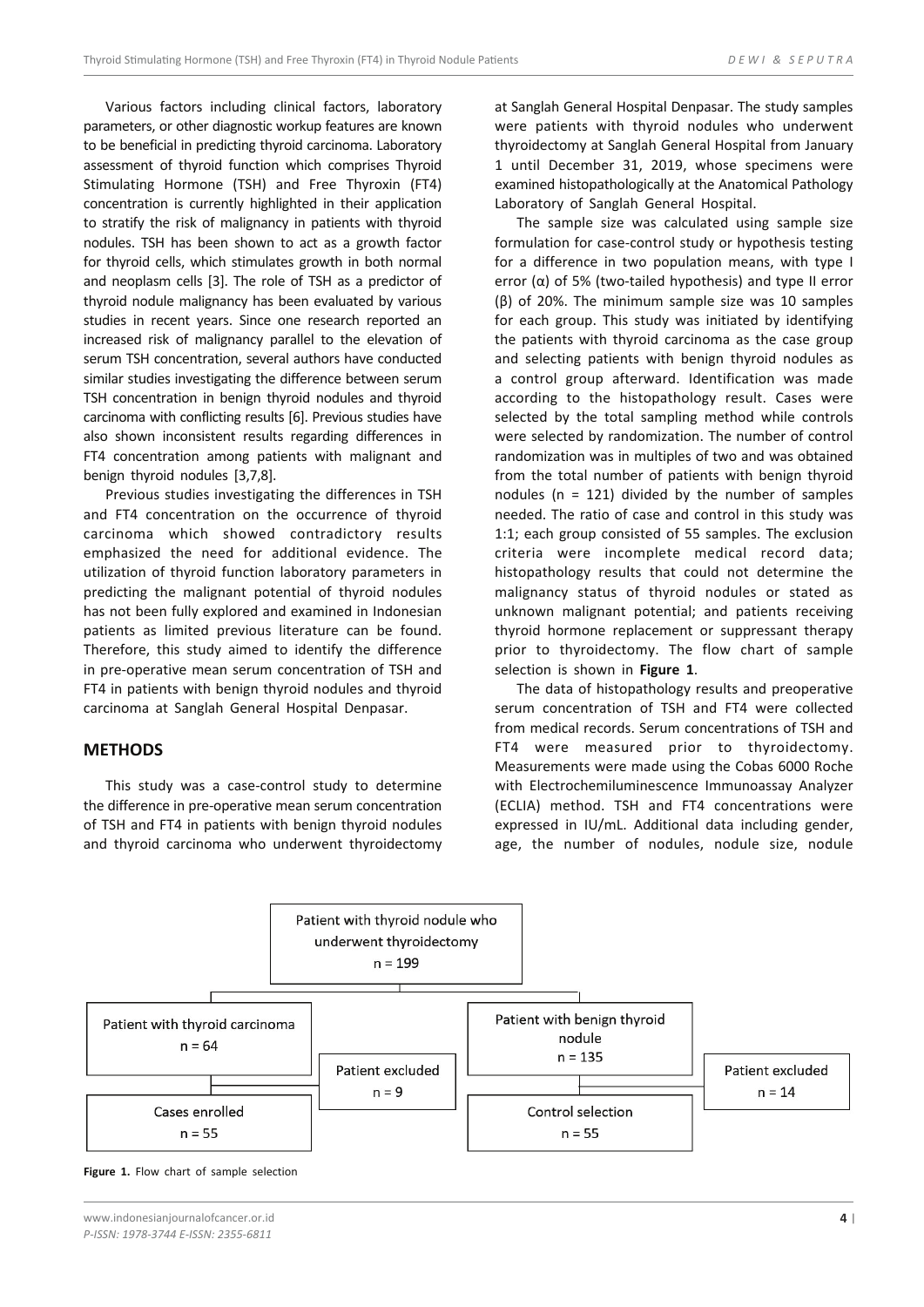lateralization, and histopathology type of thyroid carcinoma were also obtained. The number of nodules was later categorized into uninodular and multinodular. Nodule size was categorized into < 2 cm, 2–4 cm, and > 4 cm. Nodule lateralization was categorized into unilateral and bilateral. It was unilateral if it involved only the right lobe, left lobe, or isthmus and bilateral if it involved more than one of the previously mentioned.

Statistical analyses were performed using the Statistical Package for the Social Sciences (SPSS) software for Windows version 21. Descriptive statistics were expressed in frequency and percentage. Determination of data normality was done by the Kolmogorov-Smirnov test. A homogeneity test was carried out with Levene's test. Unpaired t-test was used to determine the difference in the pre-operative mean serum concentration of TSH and FT4 between case and control groups. A Chi-square test was performed to assess differences in gender and characteristics of thyroid pathology (the number of nodules, nodule size, and nodule lateralization) between cases and controls. The age difference between case and control groups was evaluated using unpaired t-test. TSH and FT4 cut-off values for thyroid carcinoma prediction were determined by receiver operating characteristic (ROC) curve analysis. Statistical significance was defined as  $p < 0.05$ .

#### **RESULTS**

A total of nine patients from the case group were excluded. Thyroid carcinoma patients with incomplete medical record data and patients receiving thyroid hormone replacement or suppressant therapy prior to thyroidectomy were not included in the study. **Table 1** shows gender, age, and the characteristics of thyroid pathology of the study population. Most subjects in both the thyroid carcinoma group and the benign thyroid nodule group were female. There was no significant difference in gender between the two groups ( $p = 0.36$ ). Patients with thyroid carcinoma had a higher mean age at the time of thyroidectomy (47.33  $\pm$  13.4) compared to patients with benign thyroid nodules (46.07  $\pm$  12.5); however, this difference was not statistically significant ( $p = 0.61$ ).

Patients with thyroid carcinoma had a higher proportion of nodules sized less than 2 cm (43.6%) while the lesions of the benign thyroid nodule group were mostly larger than 4 cm (96.4%). A significant difference was found between the two groups ( $p < 0.001$ ). There were no significant differences in terms of nodule lateralization and the number of nodules.

Papillary thyroid carcinoma was the most common type of thyroid carcinoma in the study population (89.1%). Medullary thyroid carcinoma was not found in this study. Histopathology types of thyroid carcinoma are shown in **Table 2**.

This study found a higher pre-operative mean serum TSH concentration in thyroid carcinoma patients (1.0  $\pm$ 0.23 IU/mL) compared to benign thyroid nodule patients  $(0.8 \pm 0.23 \text{ IU/mL})$  with a significant result (p < 0.001). A significant difference in the pre-operative mean serum FT4 concentration between cases and controls was also noted ( $p = 0.006$ ). The mean FT4 concentration was lower in the thyroid carcinoma group  $(1.1 \pm 0.25 \text{ IU/mL})$ compared to that in the benign thyroid nodule group (1.2 ± 0.22 IU/mL) (**Figure 2**).

ROC curve analyses were performed to determine the optimal TSH and FT4 concentration for thyroid carcinoma prediction. Areas under the curve (AUC) were 72% (95% CI 0.63–0.82, p < 0.001) and 62% (95% CI 0.51–0.72,  $p = 0.02$ ) for TSH and FT4, respectively. It was found that 1.0 IU/mL was the optimal TSH cut-off value for thyroid carcinoma with a sensitivity of 61% and specificity of 71%. A level of less than 1.1 IU/mL for FT4 showed a sensitivity of 61% and specificity of 51% for predicting thyroid carcinoma (**Figure 3**).

**Table 1.** Characteristics of thyroid patients in case and control group

| Variable              | Case             | Control          | р      |
|-----------------------|------------------|------------------|--------|
| Gender [n (%)]        |                  |                  |        |
| Male                  | 15 (27.3)        | 11 (20)          | 0.36   |
| Female                | 40 (72.7)        | 44 (80)          |        |
| Mean age (mean ± SD)  | $47.33 \pm 13.4$ | $46.07 \pm 12.5$ | 0.61   |
| Nodule size           |                  |                  | < 0.01 |
| < 2 cm                | 24 (43.6%)       | $0(0.0\%)$       |        |
| $2-4$ cm              | 10 (18.2%)       | 2(3.6%)          |        |
| $> 4 \, \text{cm}$    | 21 (38.2%)       | 53 (96.4%)       |        |
| Nodule lateralization |                  |                  | 0.56   |
| Unilateral            | 24 (43.6%)       | 21 (38.2)        |        |
| <b>Bilateral</b>      | 31 (56.4%)       | 34 (61.8)        |        |
| Number of nodule      |                  |                  | 0.58   |
| Uninodular            | 9(16.4)          | 7(12.7)          |        |
| Multinodular          | 46 (83.6)        | 48 (87.3)        |        |

**Table 2.** Histopathology types of thyroid carcinoma

| Histopathology types         | N  | ℅    |
|------------------------------|----|------|
| Papillary thyroid carcinoma  | 49 | 89.1 |
| Follicular thyroid carcinoma | 4  | 7.3  |
| Anaplastic thyroid carcinoma |    | 3 6  |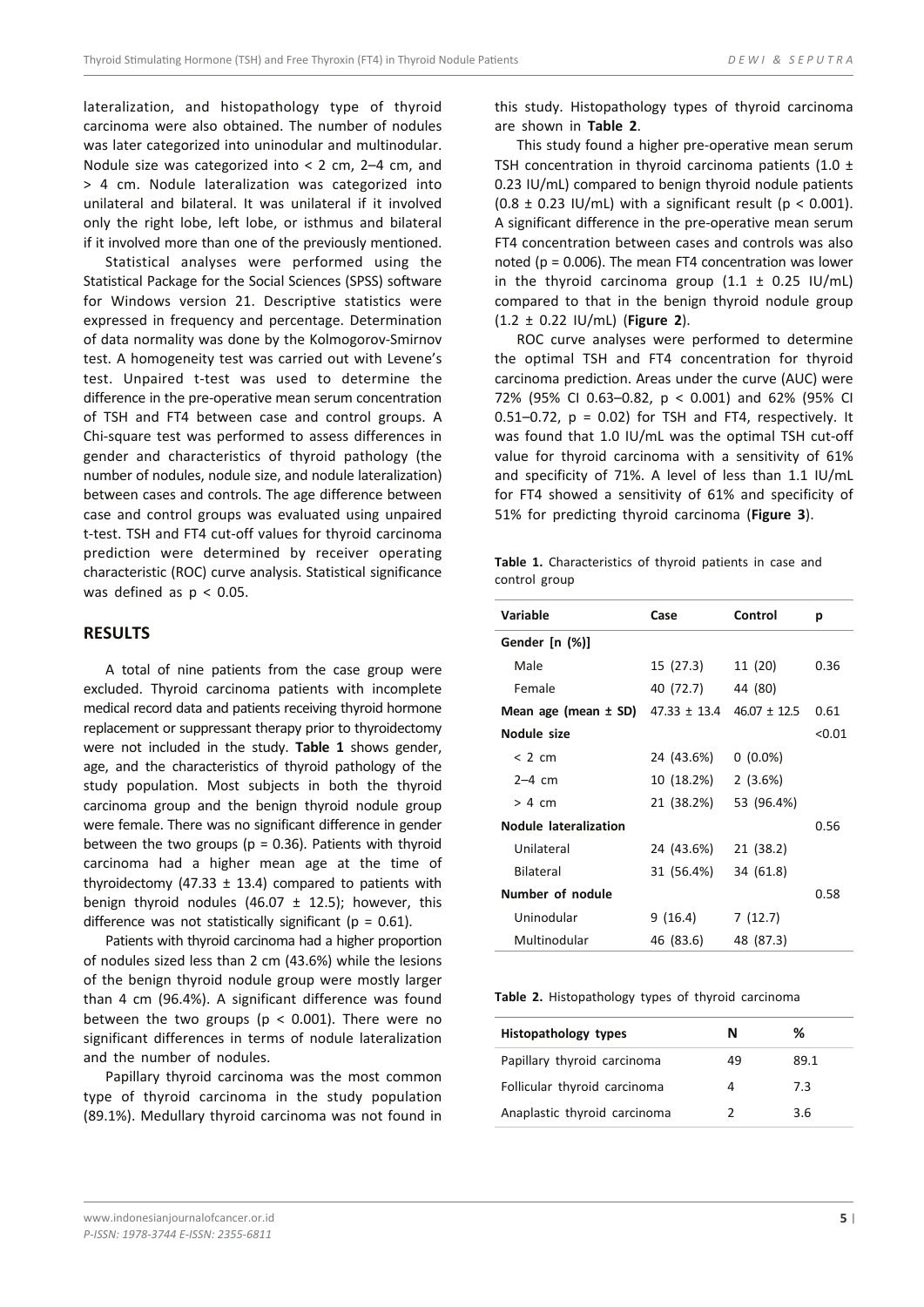

Figure 2. Level of pre-operative TSH and FT4 in subjects with thyroid carcinoma compared to benign thyroid nodules.



**Figure 3.** ROC curve for thyroid carcinoma prediction based on pre-operative TSH level (A) and FT4 level (B).

#### **DISCUSSION**

Serum TSH concentration has been stated in various studies as an independent predictor for thyroid carcinoma [7]. Epidemiological studies have shown a strong association between serum TSH levels and the risk of malignancy in thyroid nodules. Elevated TSH levels in previous clinical studies were said to be associated with a higher incidence of thyroid cancer in patients with nodular thyroid disease [9]. The risk for developing advanced thyroid carcinoma is also increased in patients with higher TSH levels [10].

www.indonesianjournalofcancer.or.id *P-ISSN: 1978-3744 E-ISSN: 2355-6811*

This study found a higher pre-operative mean serum concentration of TSH in patients with thyroid carcinoma  $(1.0 \pm 0.23 \text{ IU/mL})$  compared to patients with benign thyroid nodules (0.8  $\pm$  0.23 IU/mL). This difference was found to be significant ( $p < 0.001$ ). A statistically significant difference in TSH concentration between patients with malignant and benign nodules was also found in other studies [7,8]. TSH concentrations were found to be significantly higher in patients with welldifferentiated thyroid carcinoma (2.08  $\pm$  2.1 mIU/L) compared to patients with benign thyroid disease (1.36 ± 1.62 mIU/L) [11]. Another study found that the mean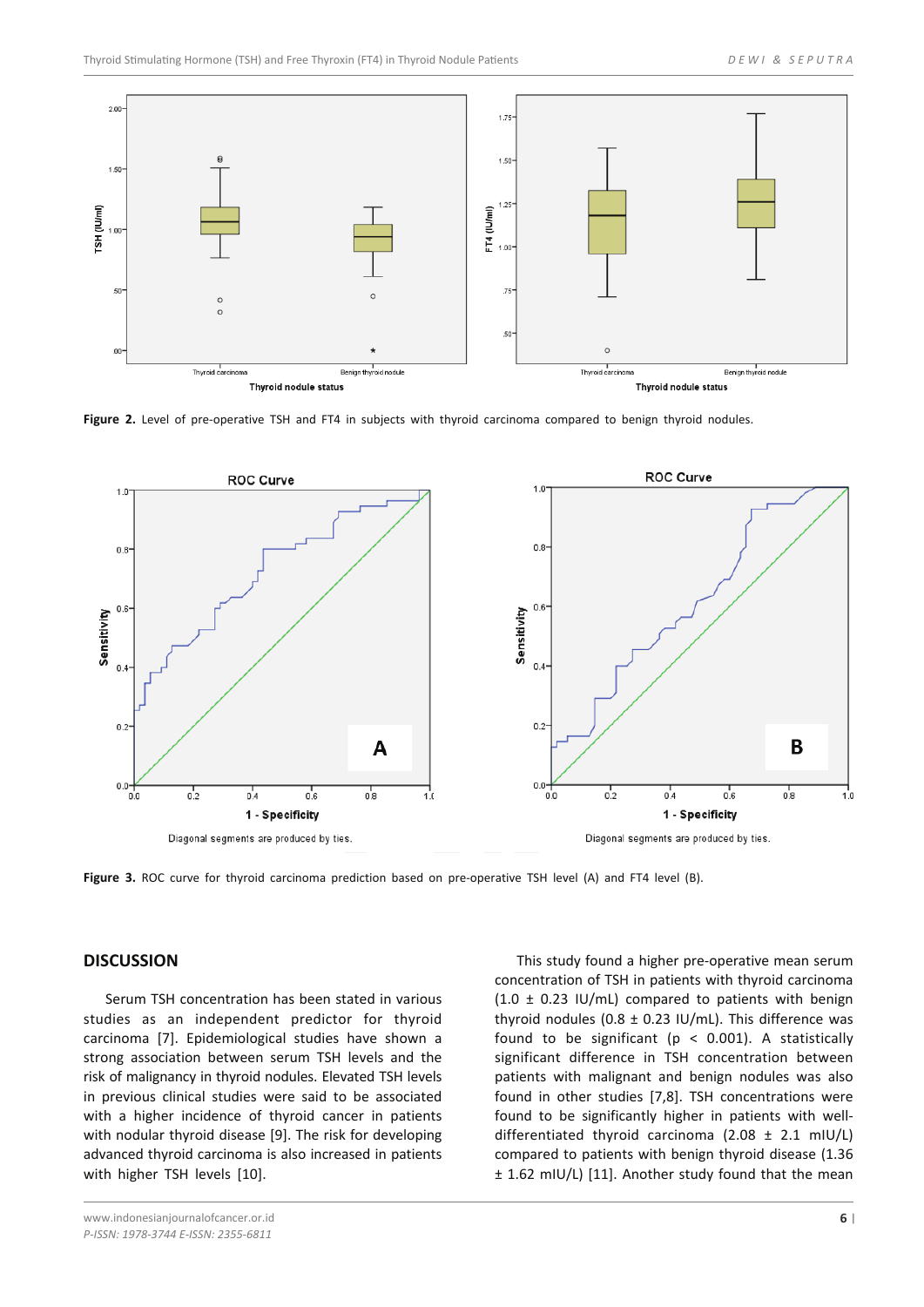pre-operative TSH concentration was significantly higher in patients with well-differentiated thyroid carcinoma  $(2.10 \pm 0.07 \text{ mU/L})$  compared to patients with benign nodules (1.86 ± 0.04 mIU/L) [3].

The thyroid gland, anterior pituitary gland, and hypothalamus form a complex regulated system, known as the hypothalamus-pituitary-thyroid axis. Thyrotropinreleasing hormone (TRH) from the hypothalamus activates the pituitary gland to synthesize and secrete thyroid-stimulating hormone (TSH) and subsequently stimulates the thyroid gland to produce thyroid hormones. Tetraiodothyronine (T4) is the main hormone synthesized in the thyroid gland, which will then be catalyzed into Triiodothyronine (T3) by specific iodothyronine deiodinase [12].

TSH, which acts via the TSH receptor, is the main stimulator of thyroid cell growth and function postdifferentiation [6]. TSH has been shown to stimulate the growth of both normal and neoplasm cells [3]. Stimulation by TSH in the thyroid can cause glandular hypertrophy, which in turn may lead to the development of malignancy. However, the mechanism of thyroid carcinoma as a result of excess TSH is not clearly established yet [13]. There is strong evidence that TSH regulates thyroid cells to undergo cell cycle progression in response to growth factors, especially Insulin-like Growth Factor I (IGF-I) or insulin. This can be seen from the high expressions of TSH receptors in welldifferentiated thyroid carcinomas [14].

Another study reported that lower FT4 and higher TSH even within a normal range were correlated with thyroid cancer. A small alteration in FT4 concentration can lead to consequential changes in serum TSH because of their inverse logarithmic relationship [15]. This study found a significant difference in pre-operative serum concentration of FT4 between cases and controls ( $p =$ 0.006). Mean FT4 concentration was lower in the thyroid carcinoma group (1.1  $\pm$  0.25 IU/mL) than in the benign thyroid nodule group (1.2  $\pm$  0.22 IU/mL). This finding is similar to the results of a previous study highlighting a significant difference in FT4 levels between patients with thyroid nodules that are malignant and benign in nature [7,8]. A study conducted in 2020 also found a significantly lower level of FT4 in malignant thyroid nodule patients [8]. However, these results contradict other studies which compared FT4 levels of patients with well-differentiated thyroid carcinoma and patients with benign thyroid enlargement, where there was no significant difference found between the two groups (p = 0.91) [3].

TSH showed a sensitivity of 61% and specificity of 71% at a cut-off of 1.0 IU/mL determined with the ROC curve analysis in this study, which showed an AUC of 0.72 (95% CI 0.63–0.82, p < 0.001). Meanwhile, the ROC curve analysis of FT4 found that a level of less

than 1.1 IU/mL showed a sensitivity of 61% and specificity of 51% for predicting thyroid carcinoma, with an AUC of 0.62 (95% CI 0.51–0.72, p = 0.02).

This study also noted female predominance in thyroid carcinoma patients and higher mean age at the time of thyroidectomy (47.33  $\pm$  13.4) compared to benign thyroid nodule patients although this difference was not statistically significant. Thyroid carcinoma has been known to be more common in women than men with a ratio of 3:1 and occurs in all age groups, but it is more frequently found in adults aged 45 to 54 years with a mean age of 50 years at diagnosis [2]. Papillary thyroid carcinoma was the most common type of thyroid carcinoma found in the sample population. This finding is consistent with previous literature. Papillary thyroid carcinoma is the most prevalent type of thyroid carcinoma, accounting for 70–80% of all thyroid carcinomas [2].

In summary, a consistent association and higher TSH levels in thyroid carcinoma have been found in most studies. However, the lack of studies intended to determine the optimal TSH cut-off value has limited the use of serum TSH levels as a predictor of thyroid malignancy. Currently, there is no optimal TSH threshold value to predict the risk of thyroid carcinoma [6]. The findings of this study may have a notable clinical impact since they indicate that thyroid function laboratory assessment of TSH and FT4 may assist the diagnosis strategy and risk stratification of thyroid carcinoma. The concentration of T3, another parameter of thyroid function, however, cannot be included in this study as it is not regularly checked pre-operatively in patients with thyroid nodules, and no report was available in the medical records of Sanglah General Hospital. It is important to note that serum TSH and FT4 concentration could not be used solely and should be combined with other patient characteristics for decision-making purposes. Given the paucity of evidence, further research is required to establish the role of TSH and FT4 in the development and progression of thyroid carcinoma.

## **CONCLUSIONS**

Thyroid carcinoma is a potentially fatal condition with an increasing incidence. We found a higher preoperative mean serum TSH concentration as well as a lower pre-operative mean serum FT4 concentration in patients with thyroid carcinoma compared to those with benign thyroid nodules. There were significant differences between patients with thyroid carcinoma and benign thyroid nodules in terms of these two laboratory parameters. Further research is needed to determine the role of TSH and FT4 in thyroid carcinoma, the underlying mechanism, and the optimal TSH and FT4 cut-off values for the utilization of their concentration as an acceptable predictor of thyroid malignancy.